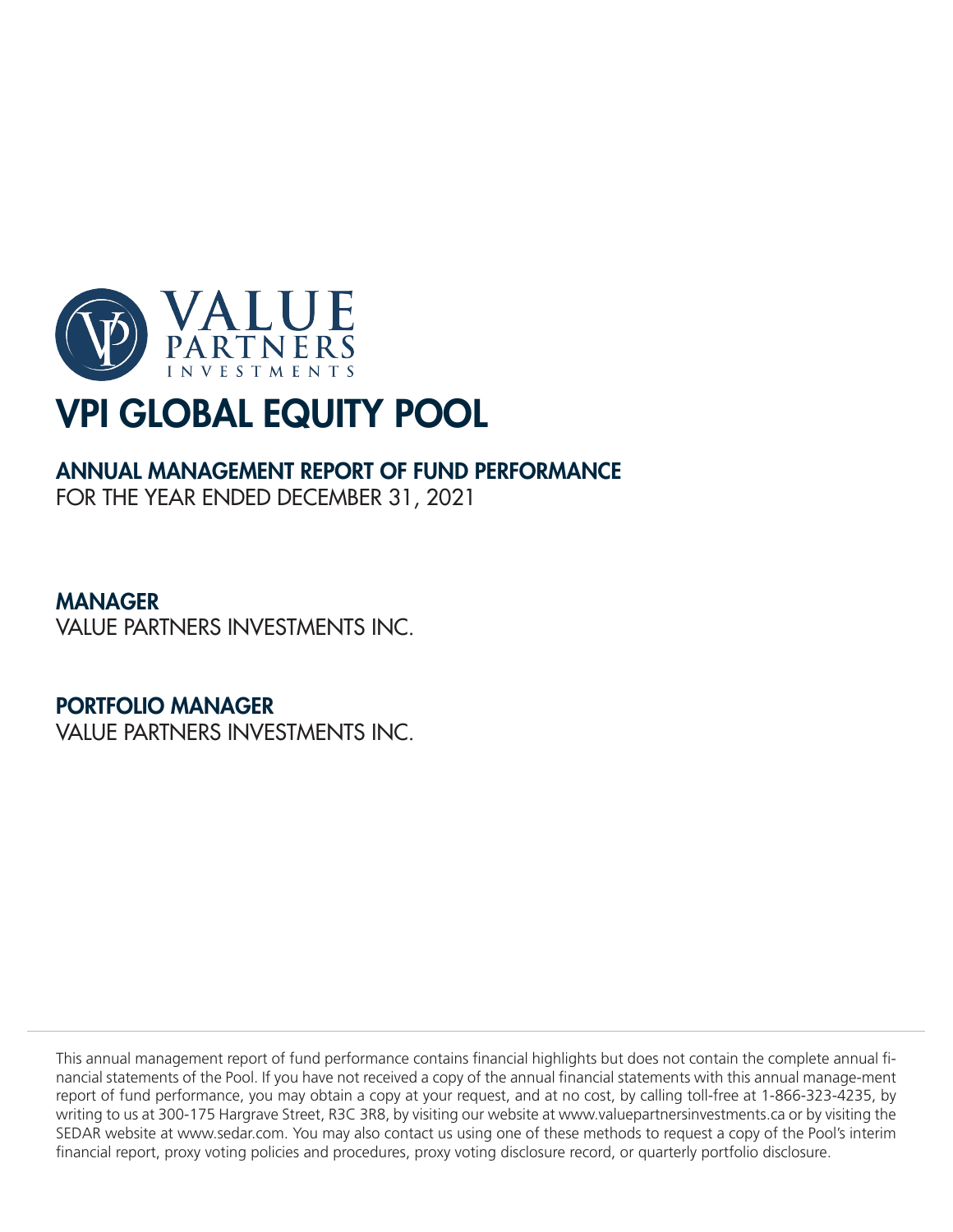

### **Annual Management Discussion of Fund Performance**

March 21, 2022

#### **Investment Objective and Strategies**

VPI Global Equity Pool's objective is to generate longer term growth in value through the increase in the value of its holdings, and through the receipt and reinvestment of dividend income from its holdings. It invests in equity securities issued primarily by non-Canadian companies.

The Portfolio Manager's investment philosophy is based on the preservation of capital and long-term growth. The Portfolio Manager attempts to achieve this by purchasing equity securities of *high-quality* businesses that are trading at a substantial discount to intrinsic value and where there is an expectation of significant profit and dividend growth. Investments are only considered in companies that have a long history of operation and are in stable businesses that the Portfolio Manager can analyze and understand with a high degree of certainty. The emphasis is on a patient accumulation of a moderate number of attractive holdings while experiencing only a minimal turnover.

#### **Risk**

Overall, the risks associated with investing in the Pool have not materially changed and remain as discussed in the prospectus. During the year, the Portfolio Manager significantly reduced the U.S. equity exposure of the Pool and replaced them with holdings in developed and emerging markets outside of North America. This change is reflective of the Portfolio Manager's investment strategy for the Pool going forward. The Pool continues to be suitable for investors with a medium tolerance for risk.

Global equity markets were less volatile in comparison to 2020 and continued higher, posting positive returns for the year notwithstanding the pandemic-driven uncertainty that underpins global economic growth (5.8% 2021 forecast by Toronto-Dominion Bank). Global supply-chains have continued to struggle due to intermittent shutdowns and input shortages. This, in conjunction with increased money supply, has resulted in inflationary pressures globally.

Central bank meetings in December of 2021 were more hawkish in nature as policymakers focused on rising inflation and declining economic slack. The Bank of England was the first G7 central bank to raise interest rates and the Federal Reserve made it clear that they intend to begin tapering their quantitative easing program and increase interest rates. Additionally, the European Central Bank provided a roadmap to slow their bond buying program; however, interest rate hikes appear to be a more distant prospect.

In both Asia and Europe, geopolitical risk exists that could have an adverse short-term impact on the Pool's investment performance. Tensions between the US and China over Taiwan, as well as the ongoing conflict between the Ukraine and Russia, pose the most immediate risks to the Pool.

The Portfolio Manager believes that valuations of equities in the US market have become substantially more extended and remain vulnerable to a correction. Excessive valuations have been further exacerbated by the comparatively high amount of economic stimulus in the region.

#### **Results of Operations**

Net assets for the Pool increased by approximately \$32.0 million for the year ended December 31, 2021. This increase was due to net subscriptions of \$13.6 million and an \$18.4 million increase in net assets from operations. The increase in net assets from operations was due to \$29.0 million of net realized gains on the sale of investments and forward currency contracts, \$4.1 million of dividend and interest income and a \$0.3 million foreign exchange gain on cash. This was offset by \$10.2 million of unrealized depreciation in the value of investments and forward currency contracts, as well as \$4.8 million of management fees and operating expenses.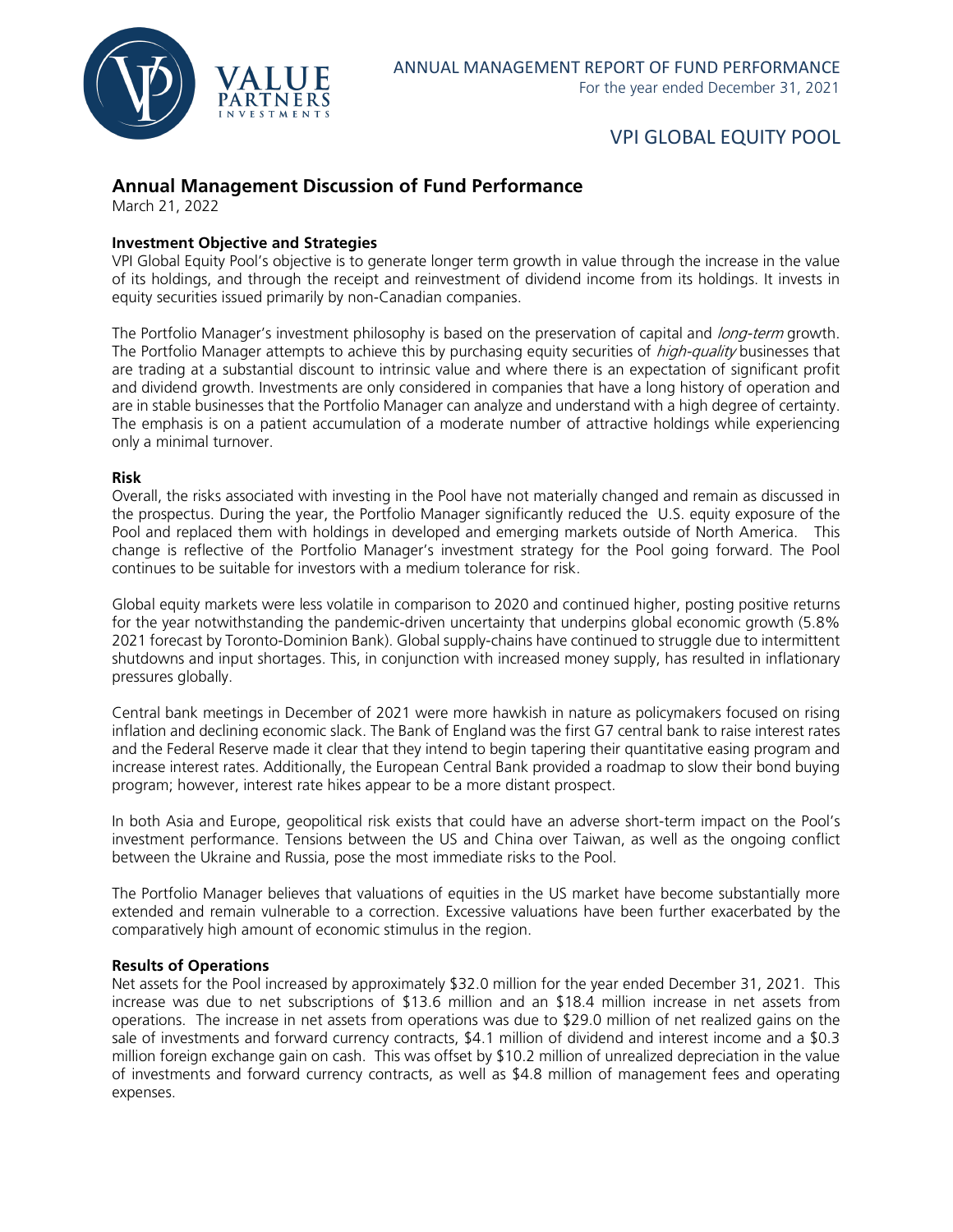

#### **Results of Operations (continued)**

There were many changes made to the Pool's equity holdings during the year as the Portfolio Manager shifted the geographic allocation outside of North America. The following table summarizes the businesses that were added and/or removed from the portfolio:

| <b>Additions</b>      | <b>Dispositions</b>   |
|-----------------------|-----------------------|
| ASML Holding NV       | Amgen                 |
| Enel                  | Broadcom Inc.         |
| Holcim Group          | Comcast               |
| Itochu Corporation    | Eli Lilly and Company |
| London Stock Exchange | Home Depot            |
| Nestle SA             | JP Morgan             |
| <b>Novartis</b>       | Sherwin Williams      |
| Olympus Corporation   | Techtronic Industries |
| Reckitt Benckiser     | Tencent               |
| Sonic Healthcare      | <b>TJX Companies</b>  |
| Sony Group            | UnitedHealth Group    |
| <b>TJX Companies</b>  | Visa                  |
| <b>YUM China</b>      |                       |

As a result of these decisions, additions/trimming of existing holdings and changes in market values during the period, there were some notable shifts in the sector allocation from the beginning of the year as indicated in the following table:

| Sector                          | Allocation | Sector                          | Allocation |
|---------------------------------|------------|---------------------------------|------------|
|                                 | Increase   |                                 | Decrease   |
| Diversified Financials          | 3.4%       | Media & Entertainment           | $5.4\%$    |
| <b>Consumer Services</b>        | $3.3\%$    | Software & Services             | 4.8%       |
| Household & Personal Products   | 3.3%       | Semiconductors & Equipment      | $3.2\%$    |
| Technology Hardware & Equipment | $3.3\%$    | Retailing                       | $3.1\%$    |
| Consumer Durables & Apparel     | $3.2\%$    | Pharmaceuticals & Biotechnology | 3.0%       |
| <b>Utilities</b>                | $3.0\%$    | <b>Banks</b>                    | 2.0%       |
| Food, Beverage & Tobacco        | $2.1\%$    | Cash                            | $1.2\%$    |
| <b>Materials</b>                | 1.9%       | Capital Goods                   | $1.2\%$    |
| Insurance                       | $0.6\%$    |                                 |            |
|                                 |            |                                 |            |

From a geographic standpoint, the Pool's allocation to US equities has decreased from 30% to 3% as at December 31, 2021, in line with the Portfolio Manager's strategy to adjust the geographic allocation preferences of the Pool going forward. Conversely, the allocation to offshore equities has increased from 64% to 92%. These changes increased the Pool's diversification both in terms of the number of countries and industry sectors in which the Pool is invested. The Portfolio Manager believes this will help control downside risk in the Pool going forward.

Each series of the Pool experienced gains in the range of 8.2% to 10.5% for the year as compared to the blended benchmark 7.9%. The blended benchmark consists of 80% MSCI EAFE Index (CAD\$) and 20% MSCI Emerging Markets (CAD\$) ("the Blended Index"). At the sector level, the Pool outperformed the respective benchmark primarily due to an overweight in information technology and security-selection within consumer discretionary, industrials, information technology and health care.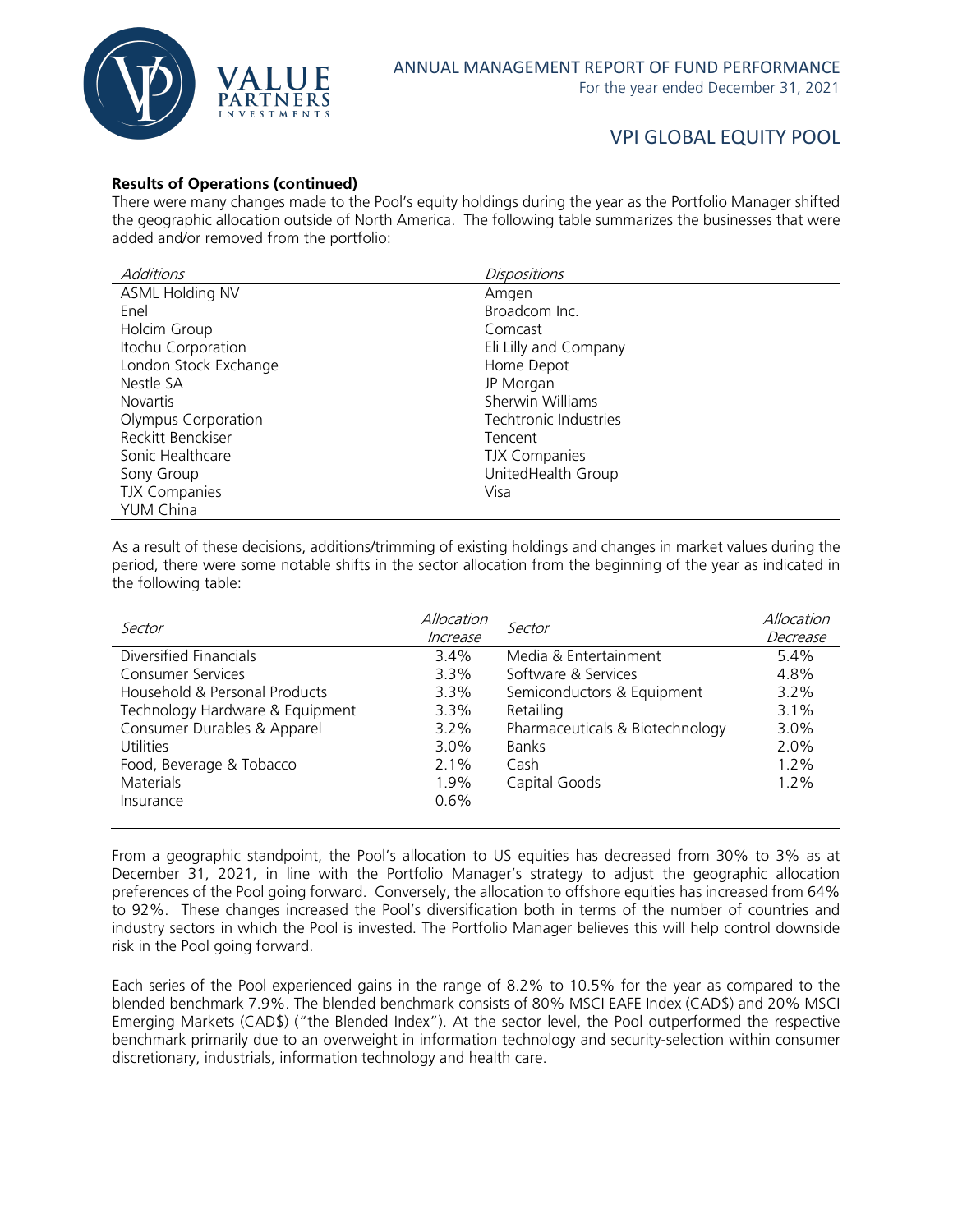

#### **Revenues and Expenses**

Revenues of the Pool amounted to \$4.4 million for the year, which can be attributed to dividend and interest income from its holdings as well as foreign exchange gains on cash. The Pool experienced \$10.2 million in unrealized depreciation in the value of its investments and forward currency contracts and realized gains on the sale of investments and forward currency contracts of \$29.0 million. The Pool also incurred \$4.8 million in management fees and operating expenses.

Realized gains on the sale of investments during the year are attributable to the following dispositions in the portfolio:

| <b>Holding</b>              | Approximate<br><b>Holding</b><br><b>Period</b> | <b>Proceeds</b><br>(millions \$) | Cost<br>(millions \$) | <b>Realized Gain</b><br>(Loss)<br>(millions \$) |
|-----------------------------|------------------------------------------------|----------------------------------|-----------------------|-------------------------------------------------|
| Amgen                       | 1.5 years                                      | \$7.6                            | \$8.5                 | \$(0.9)                                         |
| Broadcom Inc.               | 1.5 years                                      | 14.0                             | 9.7                   | 4.3                                             |
| Comcast                     | 1.5 years                                      | 6.3                              | 5.4                   | 0.9                                             |
| Eli Lilly and Company       | 1.5 years                                      | 11.3                             | 7.8                   | 3.5                                             |
| Home Depot                  | 1.3 years                                      | 8.8                              | 7.3                   | 1.5                                             |
| JP Morgan                   | 11.4 years                                     | 9.3                              | 6.1                   | 3.2                                             |
| Sherwin Williams            | 0.9 years                                      | 6.9                              | 6.3                   | 0.6                                             |
| Techtronic Industries       | 1.2 years                                      | 8.4                              | 5.3                   | 3.1                                             |
| Tencent                     | 1.2 years                                      | 12.3                             | 12.6                  | (0.3)                                           |
| <b>TJX Companies</b>        | 0.2 years                                      | 7.9                              | 8.1                   | (0.2)                                           |
| UnitedHealth Group          | 1.5 years                                      | 8.4                              | 5.6                   | 2.8                                             |
| Visa                        | 1.5 years                                      | 12.0                             | 12.0                  | $\overline{\phantom{a}}$                        |
| <b>Partial Dispositions</b> | n/a                                            | 62.5                             | 52.0                  | 10.5                                            |
|                             |                                                | \$175.7                          | \$146.7               | \$29.0                                          |

#### **Recent Developments**

Economic Conditions

It is expected that the US Federal Reserve and Bank of Canada will hike interest rates at least 3 times in 2022 to help contain surging inflation. Presently, it is unclear what impacts will ensue as the government attempts to curb inflation while not derailing economic growth. Presently the market is still in a fragile state with the lingering global pandemic.

The economic impact of the COVID-19 pandemic has been severe, and has dramatically impacted many industries, particularly those related to travel. Following the collapse of economic growth in 2020, the World Bank expects global economic output to expand by 5.6 percent in 2021 and 4.3 percent in 2022. Central Banks around the world are expected to begin reducing the levels of fiscal and monetary stimulus for the foreseeable future. It will likely take a few years before global unemployment comes down from pre-pandemic levels. Persistent supply-chain disruptions could also result in a reshaping of production geographically, with notable implications for employment.

As at the time of this report, there is currently a heightened degree of risk related to the military conflict between Russia and the Ukraine. The Russian invasion has created significant uncertainty for the markets, interest rates, globalization, and future government spending. As a result of the conflict, some of the Pool's holdings could be negatively impacted. Given the quickly evolving situation, the Portfolio Manager will continue to monitor the conflict and the potential impacts to the securities held within the Pool.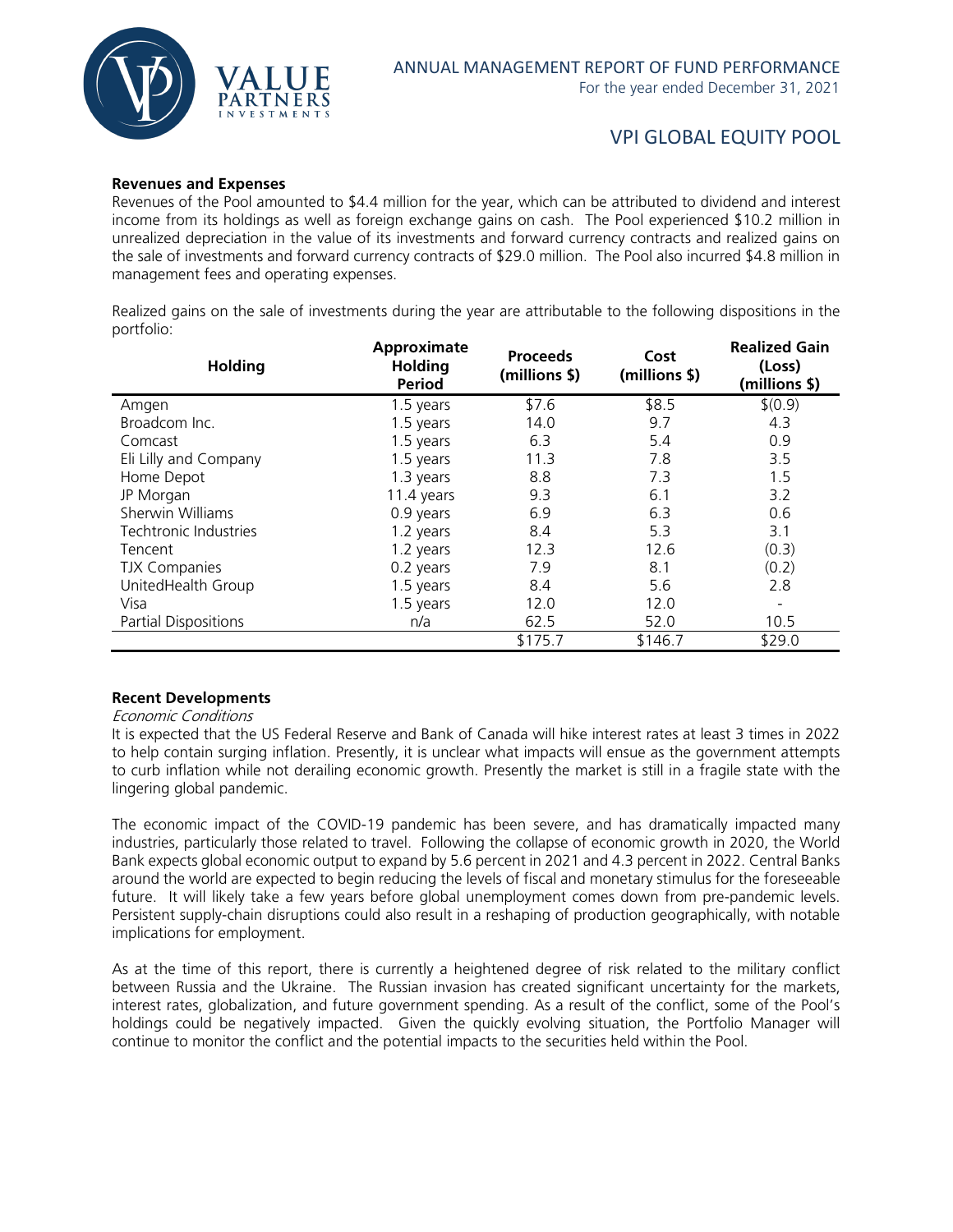

#### ANNUAL MANAGEMENT REPORT OF FUND PERFORMANCE

For the year ended December 31, 2021

## VPI GLOBAL EQUITY POOL

| <b>Portfolio Allocation</b>      |       |                                   |               |
|----------------------------------|-------|-----------------------------------|---------------|
| Offshore Equities                | 92.2% | US Equities                       | 3.3%          |
| Cash                             | 4.5%  | Forwards                          | 0.1%          |
|                                  |       | Other Net Assets                  | $-0.1%$       |
| <b>Geographic Allocation</b>     |       |                                   |               |
| Japan                            | 19.3% | Indonesia                         | 3.5%          |
| France                           | 13.8% | Mexico                            | 3.3%          |
| Switzerland                      | 13.7% | South Korea                       | 3.3%          |
| Germany                          | 9.5%  | Taiwan                            | 3.2%          |
| Great Britain                    | 7.3%  | <b>Netherlands</b>                | 3.2%          |
| <b>United States</b>             | 3.5%  | Ireland                           | 3.1%          |
| China                            | 3.5%  | Australia                         | 3.0%          |
| India                            | 3.5%  | Italy                             | 3.0%          |
|                                  |       | Canada                            | 0.3%          |
| <b>Sector Allocation</b>         |       |                                   |               |
| Capital Goods                    | 13.2% | Automobiles & Components          | 3.4%          |
| <b>Materials</b>                 | 7.2%  | Household & Personal Products     | 3.3%          |
| <b>Banks</b>                     | 6.9%  | <b>Consumer Services</b>          | 3.3%          |
| Diversified Financials           | 6.9%  | Technology Hardware & Equipment   | 3.3%          |
| Consumer Durables & Apparel      | 6.7%  | Software & Services               | 3.2%          |
| Food, Beverage & Tobacco         | 6.6%  | Pharmaceuticals & Biotechnology   | 3.0%          |
| Semiconductors & Equipment       | 6.4%  | Utilities                         | 3.0%          |
| Health Care Equipment & Services | 6.3%  | <b>Telecommunication Services</b> | 3.0%          |
| Cash                             | 4.5%  | Media & Entertainment             | 2.9%          |
| Insurance                        | 3.5%  | Forwards                          | 0.1%          |
| Energy                           | 3.4%  | Other Net Assets                  | $-0.1%$       |
| <b>Top 25 Holdings</b>           |       |                                   |               |
|                                  |       |                                   | Darcantaga of |

| <b>Issuer</b>                                          | <b>Felcelitage Of</b><br><b>Net Assets</b> |
|--------------------------------------------------------|--------------------------------------------|
| Cash                                                   | 4.5%                                       |
| AIA Group Limited                                      | 3.5%                                       |
| <b>HDFC Bank Limited</b>                               | 3.5%                                       |
| Holcim Ltd                                             | 3.5%                                       |
| PT Bank Central Asia Tbk                               | 3.5%                                       |
| <b>UBS Group AG</b>                                    | 3.5%                                       |
| London Stock Exchange Group plc                        | 3.4%                                       |
| <b>TotalEnergies SE</b>                                | 3.4%                                       |
| Toyota Motor Corporation                               | 3.4%                                       |
| <b>VINCI SA</b>                                        | 3.4%                                       |
| Fomento Económico Mexicano, S.A.B. de C.V.             | 3.3%                                       |
| Komatsu Ltd.                                           | 3.3%                                       |
| LVMH Moët Hennessy - Louis Vuitton, Société Européenne | 3.3%                                       |
| Nestlé S.A.                                            | 3.3%                                       |
| Reckitt Benckiser Group plc                            | 3.3%                                       |
| Samsung Electronics Co., Ltd.                          | 3.3%                                       |
| Siemens Aktiengesellschaft                             | 3.3%                                       |
| Sony Group Corporation                                 | 3.3%                                       |
| Yum China Holdings, Inc.                               | 3.3%                                       |
| ASML Holding N.V.                                      | 3.2%                                       |
| <b>ITOCHU Corporation</b>                              | 3.2%                                       |
| Olympus Corporation                                    | 3.2%                                       |
| SAP SE                                                 | 3.2%                                       |
| Taiwan Semiconductor Manufacturing Company Limited     | 3.2%                                       |
| Medtronic plc                                          | 3.1%                                       |
| <b>Total</b>                                           | 84.4%                                      |

The above summary of investment portfolio may change due to ongoing portfolio transactions of the Pool. An update will be made available within 60 days of each subsequent quarter-end.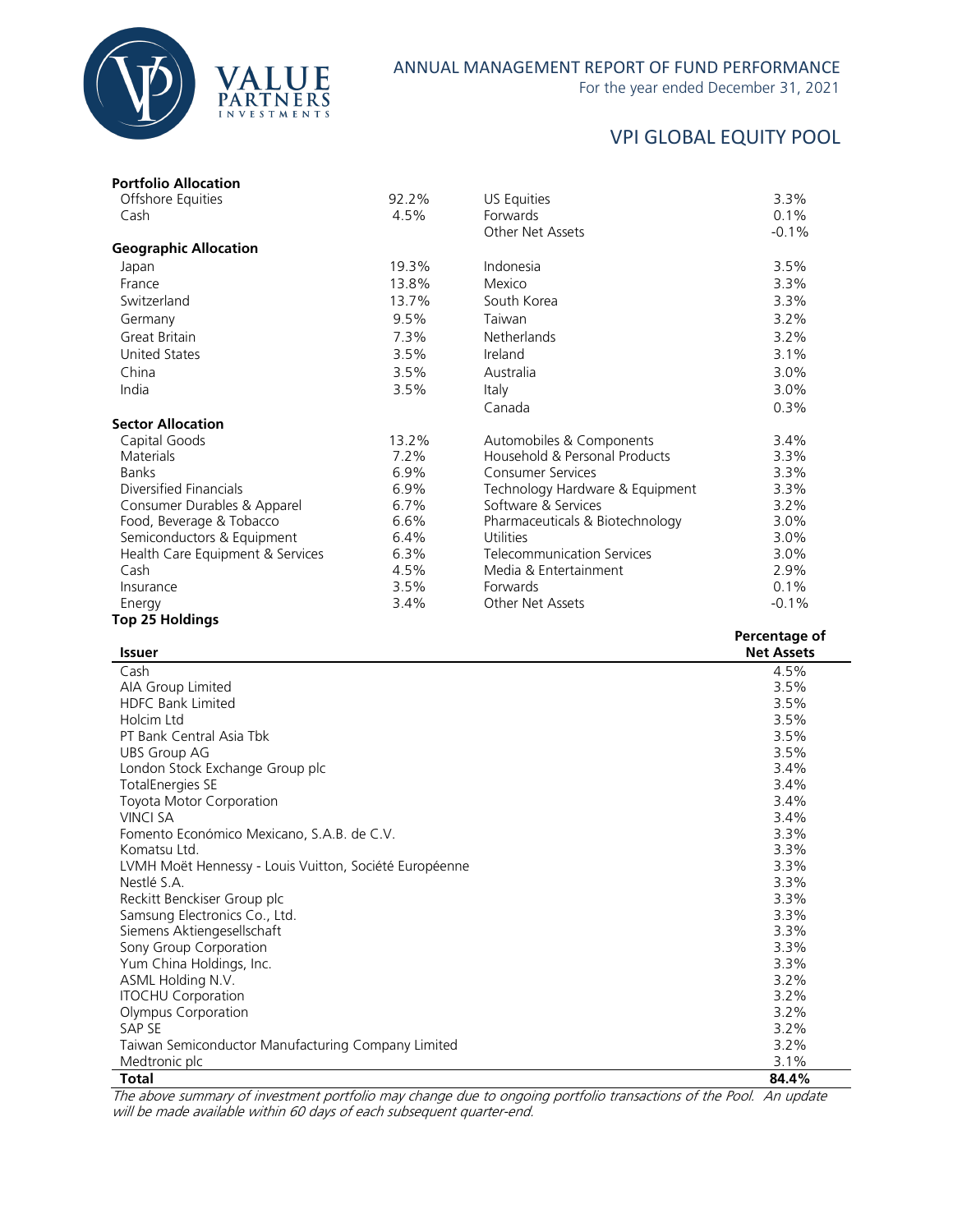

#### **Past Performance**

The historical performance information shown below assumes that all distributions were reinvested in the Pool and does not account for any sales, redemptions, distributions or optional charges or income taxes payable by an investor that would have reduced returns. Mutual fund returns are not guaranteed, their values change frequently and past performance may not be repeated.

#### **Year-by-Year Returns**

The bar charts below show the performance of each series of the Pool (net of fees) for the year ended December 31, 2021, and the previous years ended December 31 or since inception to December 31. It shows in percentage terms, how an investment made on January 1 or on inception would have increased or decreased by the end of the respective periods.





Series O



(1) 2017 return is since inception on July 5, 2017

(2) Value Partners Investments Inc. assumed portfolio management responsibility for the Pool in June 2020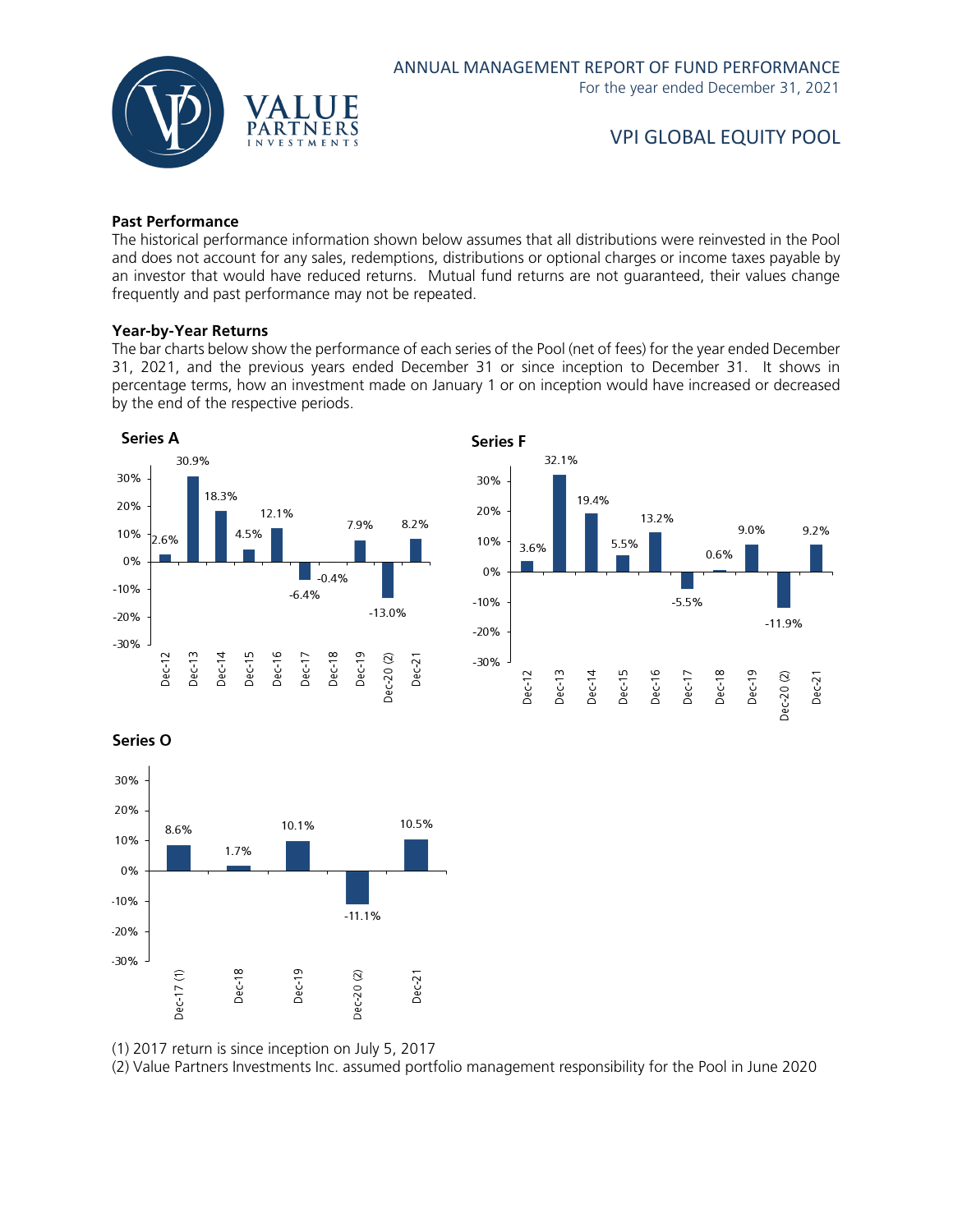

#### **Annual Compound Returns**

The following table shows the annual compound total return of each series of the Pool compared to the MSCI World Total Return Index and the Blended Index for the periods shown ended December 31, 2021. All index returns are in Canadian dollars and calculated on a total return basis, meaning that performance was calculated under the assumption that all distributions were reinvested.

|                                                          | 10 Year | 5 Year   | 3 Year  | 1 Year   | Since<br>Inception<br>(2) |
|----------------------------------------------------------|---------|----------|---------|----------|---------------------------|
| Series A <sup>(1)(4)</sup> (Inception: October 20, 2005) | 5.8%    | $-1.1\%$ | $0.5\%$ | $8.2\%$  | 2.8%                      |
| Blended Index                                            | 10.5%   | 8.9%     | 10.9%   | 7.9%     | 6.5%                      |
| MSCI EAFE TR Index (CAD\$)                               | 11.0%   | 8.8%     | 11.4%   | 10.8%    | 6.2%                      |
| MSCI Emerging Markets TR Index (CAD\$)                   | 8.2%    | 8.9%     | 8.6%    | $-3.3%$  | 7.3%                      |
| MSCI World Index (CAD\$)                                 | 15.8%   | 14.2%    | 19.3%   | 21.1%    | 9.5%                      |
| Series F <sup>(1)(4)</sup> (Inception: July 3, 2007)     | $6.9\%$ | $-0.1\%$ | $1.6\%$ | $9.2\%$  | $3.0\%$                   |
| Blended Index                                            | 10.5%   | 8.9%     | 10.9%   | 7.9%     | 5.0%                      |
| MSCI EAFE TR Index (CAD\$)                               | 11.0%   | 8.8%     | 11.4%   | 10.8%    | 4.8%                      |
| MSCI Emerging Markets TR Index (CAD\$)                   | 8.2%    | 8.9%     | 8.6%    | $-3.3\%$ | 5.1%                      |
| MSCI World Index (CAD\$)                                 | 15.8%   | 14.2%    | 19.3%   | 21.1%    | $9.0\%$                   |
| Series O <sup>(1)(4)</sup> (Inception: July 5, 2017)     | n/a     | n/a      | 2.6%    | 10.5%    | $4.0\%$                   |
| Blended Index                                            | n/a     | n/a      | 10.9%   | 7.9%     | 7.4%                      |
| MSCI EAFE TR Index (CAD\$)                               | n/a     | n/a      | 11.4%   | 10.8%    | 7.5%                      |
| MSCI Emerging Markets TR Index (CAD\$)                   | n/a     | n/a      | 8.6%    | $-3.3\%$ | $6.7\%$                   |
| MSCI World Index (CAD\$)                                 | n/a     | n/a      | 19.3%   | 21.1%    | 14.2%                     |

(1) The percentage return differs for each series because the management fee rate and expenses differ for each series.

(2) The return since inception for each series will differ when the inception date differs.

(3) Value Partners Investments Inc. assumed portfolio management responsibility for the Pool in June 2020

The MSCI World Index captures large and mid-cap representation across 23 developed market countries. With 1,600 constituents, the index covers approximately 85% of the free float-adjusted market capitalization in each country. The MSCI EAFE Index captures large and mid-cap representation across 21 developed markets countries around the world, excluding the US and Canada. With 825 constituents, the index covers approximately 85% of the free float adjusted market capitalization in each country. The MSCI Emerging Markets Index captures large and mid-cap representation across 21 developed markets countries around the world, excluding the US and Canada. With 825 constituents, the index covers approximately 85% of the free float adjusted market capitalization in each country.

The Manager has decided to change the benchmark of the Pool from the MSCI World Index (CAD) to the Blended Index (CAD). Historically, the Pool has had a greater focus on US equities, however, since taking over portfolio management of the Pool in 2020, the new Portfolio Manager has decided to use an investment strategy with greater global diversification focusing on developed and emerging markets outside of North America. As a result, the Blended Index is expected to be more representative of the long-term composition of the Pool going forward.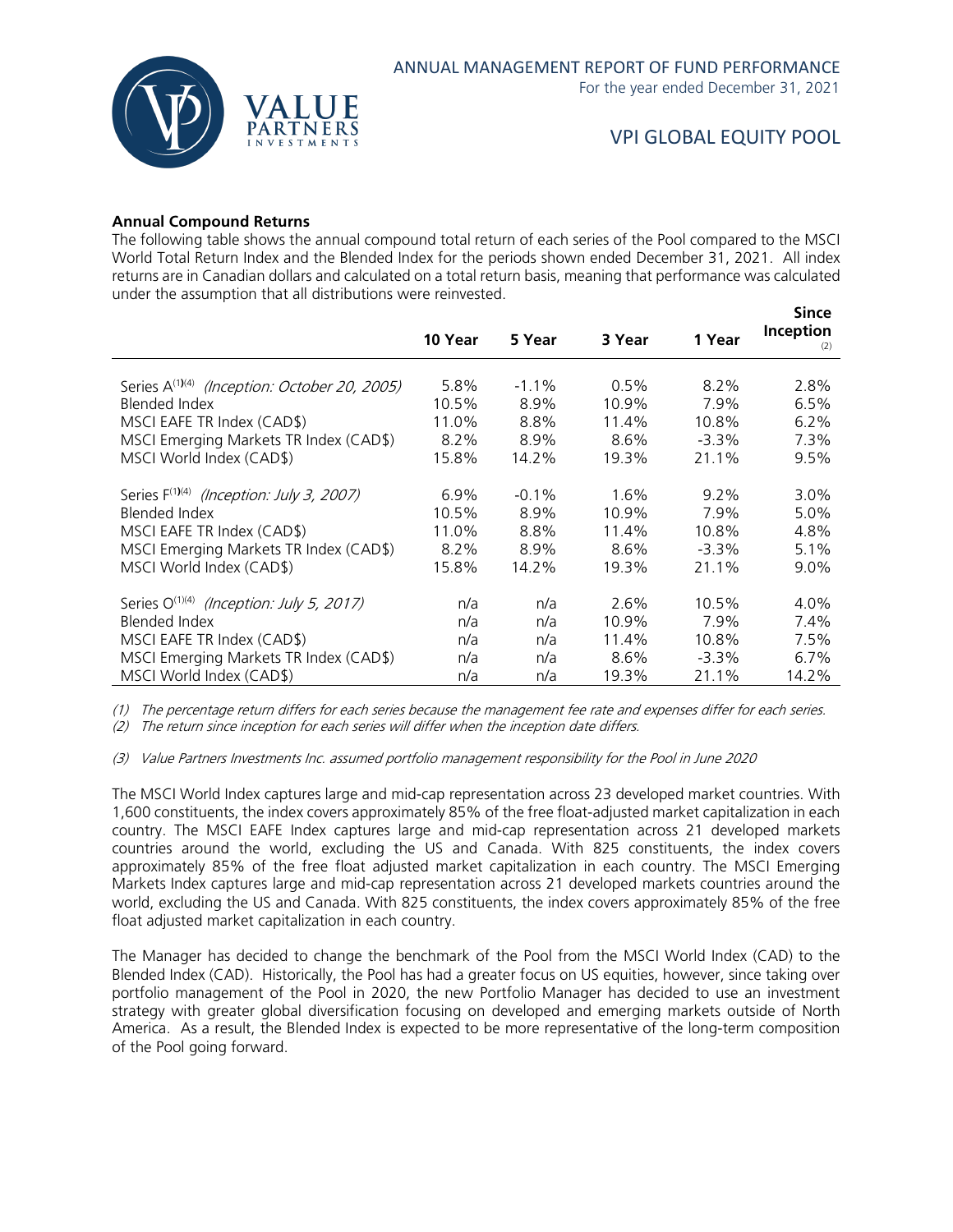

#### **Management Fees**

The Pool pays an annual management fee on each of its series (excluding Series O) to Value Partners Investments Inc. ("the Manager"). The management fee is calculated daily as a percentage of the net asset value of each series as of the close of business on each business day. In consideration for the management fees, the Manager may pay a percentage sales commission and/or trailing commission to registered dealers or brokers for units bought and held in the Pool depending on which series of units were purchased. The Manager also pays a portion of the management fee to the Portfolio Manager for its services in managing the investment portfolio.

For the year ended December 31, 2021, approximately 42% of the management fee revenues received by the Manager from the Pool were paid to registered dealers and brokers as sales and/or trailing commissions. Since each series may have a different commission structure, this percentage may vary by series. For unitholders eligible for the Management Fee Reduction Program, approximately 16% of the gross management fees were returned to unitholders as management fee rebates. The remainder of the management fee revenue, after payment of fees to the Portfolio Manager for its services, was retained by the Manager for corporate purposes.

#### **Related Party Transactions**

Value Partners Investments Inc. is the manager of the Pool and is responsible for the overall business and operations of the Pool. For the year ended December 31, 2021 the Pool paid \$3.2 million in management fees (excluding taxes) to the Manager. In addition, the Manager held 1 Series A unit, 1 Series F unit, and 67,382 units as of December 31, 2021.

#### **Financial Highlights**

The following tables show selected key financial information about each series of the Pool and are intended to help you understand the Pool's financial performance for the past five years ended December 31. This information is derived from the Pool's audited annual financial statements and is not intended to be a reconciliation of the net asset value per unit.

#### **The Pool's Net Assets Per Unit (\$)(1)**

| <b>Series A</b>                                             | <b>December</b><br>31<br>2021 | <b>December</b><br>31<br>2020 | <b>December</b><br>31<br>2019 | <b>December</b><br>31<br>2018 | <b>December</b><br>31<br>2017 |
|-------------------------------------------------------------|-------------------------------|-------------------------------|-------------------------------|-------------------------------|-------------------------------|
| Net assets, beginning of period                             | 11.07                         | 12.75                         | 12.54                         | 12.66                         | 14.09                         |
| Increase (decrease) from<br>operations:                     |                               |                               |                               |                               |                               |
| Total revenue                                               | 0.22                          | 0.37                          | 0.38                          | 0.62                          | 0.13                          |
| Total expenses                                              | (0.30)                        | (0.29)                        | (0.31)                        | (0.32)                        | (0.30)                        |
| Realized gains (losses) for the period                      | 1.47                          | (2.80)                        | 0.57                          | (0.14)                        | 0.74                          |
| Unrealized gains (losses) for the period                    | (0.47)                        | 0.80                          | 0.34                          | (0.25)                        | (1.41)                        |
| Total increase (decrease) from<br>operations <sup>(2)</sup> | 0.92                          | (1.92)                        | 0.98                          | (0.09)                        | (0.84)                        |
| <b>Distributions:</b>                                       |                               |                               |                               |                               |                               |
| From net investment income (excluding<br>dividends)         |                               | (0.01)                        | (0.04)                        | (0.06)                        |                               |
| From dividends                                              |                               | (0.01)                        | (0.05)                        | (0.02)                        |                               |
| From capital gains                                          |                               |                               | (0.70)                        |                               | (0.53)                        |
| Return of capital                                           |                               |                               |                               | ٠                             |                               |
| Total annual distributions (3)                              |                               | (0.02)                        | (0.79)                        | (0.08)                        | (0.53)                        |
| Net assets, end of period                                   | 11.98                         | 11.07                         | 12.75                         | 12.54                         | 12.66                         |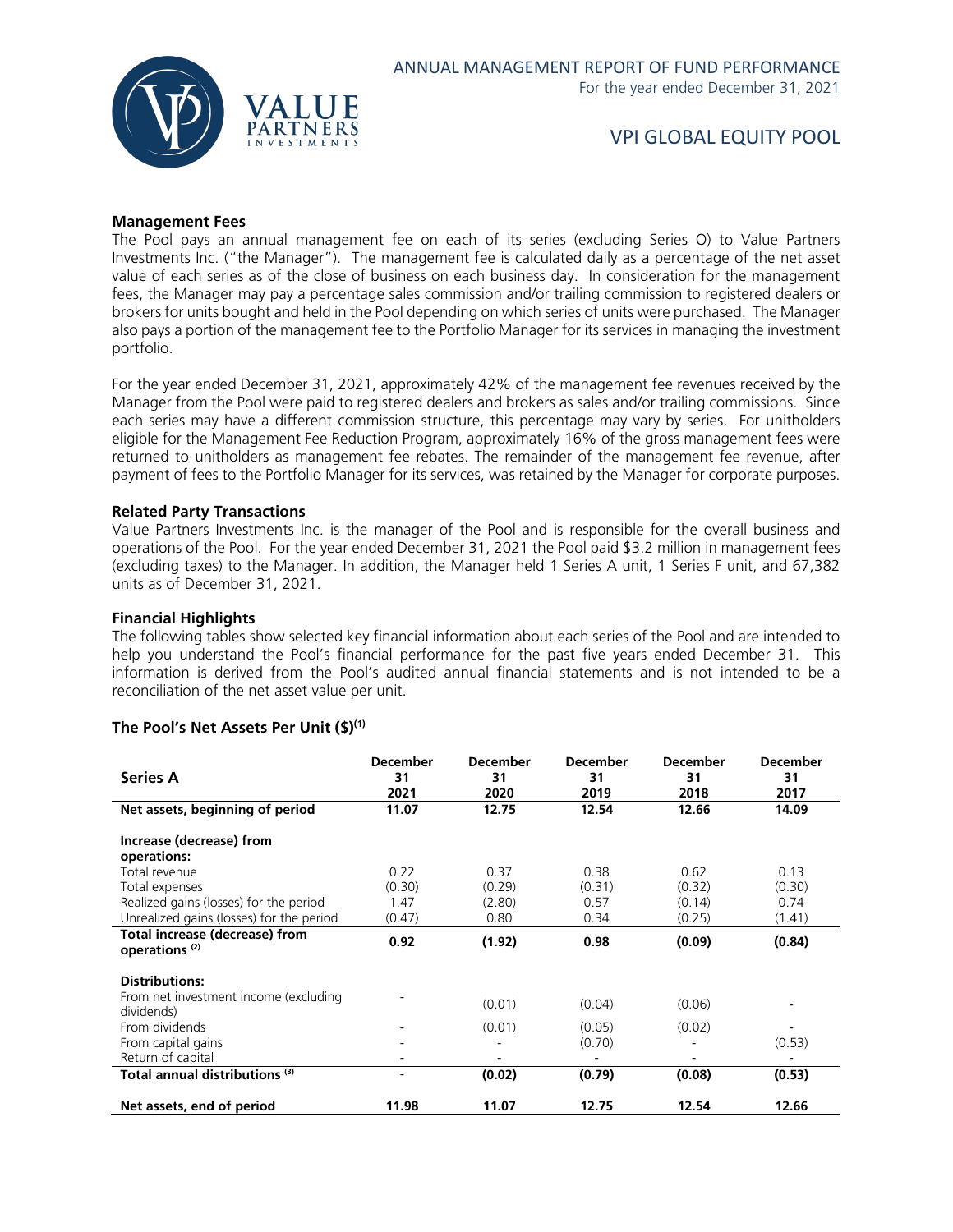

For the year ended December 31, 2021

## VPI GLOBAL EQUITY POOL

#### **Financial Highlights (continued)**

| <b>Series F</b>                                                              | <b>December</b><br>31<br>2021 | <b>December</b><br>31<br>2020 | <b>December</b><br>31<br>2019 | <b>December</b><br>31<br>2018 | <b>December</b><br>31<br>2017 |
|------------------------------------------------------------------------------|-------------------------------|-------------------------------|-------------------------------|-------------------------------|-------------------------------|
| Net assets, beginning of period                                              | 9.94                          | 11.41                         | 11.21                         | 11.32                         | 12.49                         |
| Increase (decrease) from operations:                                         |                               |                               |                               |                               |                               |
| Total revenue                                                                | 0.20                          | 0.34                          | 0.34                          | 0.56                          | 0.12                          |
| Total expenses                                                               | (0.17)                        | (0.17)                        | (0.16)                        | (0.17)                        | (0.16)                        |
| Realized gains (losses) for the period                                       | 1.34                          | (2.56)                        | 0.52                          | (0.14)                        | 0.65                          |
| Unrealized gains (losses) for the period                                     | (0.47)                        | 0.48                          | 0.27                          | (0.25)                        | (1.09)                        |
| Total increase (decrease) from<br>operations <sup>(2)</sup>                  | 0.90                          | (1.91)                        | 0.97                          | 0.00                          | (0.48)                        |
| <b>Distributions:</b><br>From net investment income (excluding<br>dividends) |                               | (0.04)                        | (0.07)                        | (0.14)                        |                               |
| From dividends                                                               |                               | (0.06)                        | (0.10)                        | (0.04)                        |                               |
| From capital gains                                                           |                               |                               | (0.63)                        |                               | (0.49)                        |
| Return of capital                                                            |                               |                               |                               |                               |                               |
| Total annual distributions <sup>(3)</sup>                                    |                               | (0.10)                        | (0.80)                        | (0.18)                        | (0.49)                        |
| Net assets, end of period                                                    | 10.86                         | 9.94                          | 11.41                         | 11.21                         | 11.32                         |

| Series O <sup>(4)</sup>                                     | <b>December</b><br>31<br>2021 | <b>December</b><br>31<br>2020 | <b>December</b><br>31<br>2019 | <b>December</b><br>31<br>2018 | <b>December</b><br>31<br>2017 |
|-------------------------------------------------------------|-------------------------------|-------------------------------|-------------------------------|-------------------------------|-------------------------------|
| Net assets, beginning of period <sup>(4)</sup>              | 8.62                          | 9.93                          | 9.75                          | 9.85                          | 10.00                         |
| Increase (decrease) from operations:                        |                               |                               |                               |                               |                               |
| Total revenue                                               | 0.18                          | 0.28                          | 0.28                          | 0.49                          | 0.30                          |
| Total expenses                                              | (0.04)                        | (0.07)                        | (0.03)                        |                               | -                             |
| Realized gains (losses) for the period                      | 1.20                          | (1.70)                        | 0.48                          | (0.24)                        | $\overline{\phantom{a}}$      |
| Unrealized gains (losses) for the period                    | (0.57)                        | 2.74                          | 0.34                          | 0.23                          | 1.70                          |
| Total increase (decrease) from<br>operations <sup>(2)</sup> | 0.77                          | 1.25                          | 1.07                          | 0.48                          | 2.00                          |
| <b>Distributions:</b>                                       |                               |                               |                               |                               |                               |
| From net investment income (excluding<br>dividends)         |                               | (0.08)                        | (0.11)                        | (0.20)                        | ۰                             |
| From dividends                                              |                               | (0.12)                        | (0.16)                        |                               | 0.56                          |
| From capital gains                                          |                               |                               | (0.55)                        | (0.01)                        | 0.46                          |
| Return of capital                                           |                               |                               |                               |                               | $\overline{\phantom{a}}$      |
| Total annual distributions <sup>(3)</sup>                   | ۰                             | (0.20)                        | (0.82)                        | (0.21)                        | 1.02                          |
| Net assets, end of period                                   | 9.52                          | 8.62                          | 9.93                          | 9.75                          | 9.85                          |

(1) This information is derived from the Pool's audited annual financial statements.

(2) Net assets and distributions are based on the actual number of units outstanding at the relevant time. The increase/decrease from operations is based on the weighted average number of units outstanding over the financial period.

(3) Distributions were paid in cash/reinvested in additional units of the Pool, or both.

(4) Inception date: July 5, 2017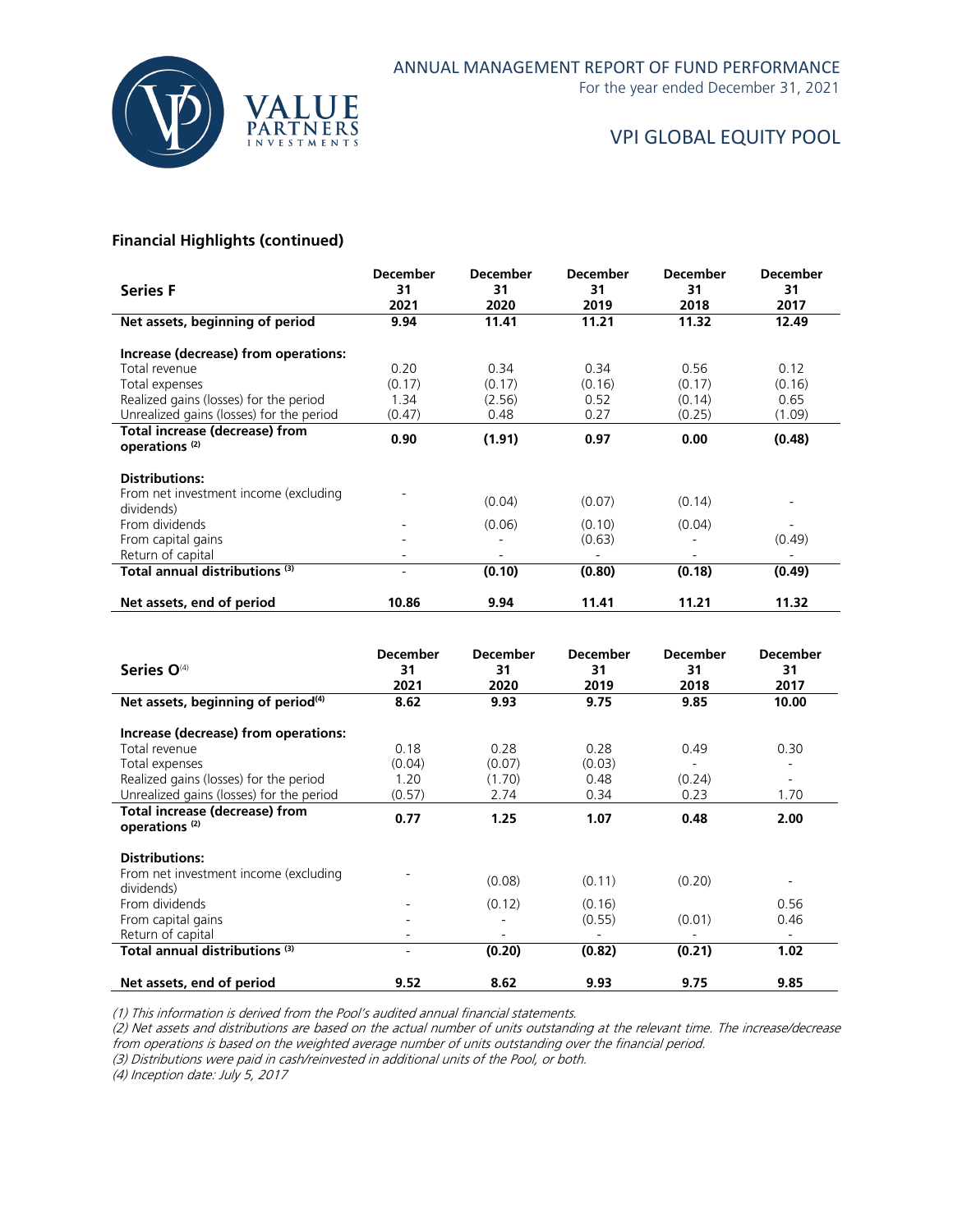

For the year ended December 31, 2021

## VPI GLOBAL EQUITY POOL

#### **Ratios and Supplemental Data**

| <b>Series A</b>                                    | <b>December</b><br>31 | <b>December</b><br>31 | <b>December</b><br>31 | <b>December</b><br>31 | <b>December</b><br>31 |
|----------------------------------------------------|-----------------------|-----------------------|-----------------------|-----------------------|-----------------------|
|                                                    | 2021                  | 2020                  | 2019                  | 2018                  | 2017                  |
| Total net asset value (000's) (1)                  | \$158,118             | \$158,028             | \$225,082             | \$211,303             | \$197,108             |
| Number of units outstanding (000's) <sup>(1)</sup> | 13.203                | 14.276                | 17.657                | 16.852                | 15,567                |
| Management expense ratio <sup>(2)</sup>            | 2.08%                 | 2.08%                 | 2.05%                 | 2.05%                 | 2.06%                 |
| Management expense ratio before                    |                       |                       |                       |                       |                       |
| waivers or absorptions                             | 2.08%                 | 2.08%                 | 2.05%                 | 2.05%                 | 2.06%                 |
| Trading expense ratio <sup>(3)</sup>               | 0.18%                 | $0.22\%$              | $0.01\%$              | $0.04\%$              | 0.02%                 |
| Portfolio turnover rate (4)                        | 85.74%                | 179.67%               | 5.40%                 | 32.85%                | 22.39%                |
| Net asset value per unit (1)                       | \$11.98               | \$11.07               | \$12.75               | \$12.54               | \$12.66               |
|                                                    |                       |                       |                       |                       |                       |

| <b>Series F</b>                                    | <b>December</b><br>31<br>2021 | <b>December</b><br>31<br>2020 | <b>December</b><br>31<br>2019 | <b>December</b><br>31<br>2018 | <b>December</b><br>31<br>2017 |
|----------------------------------------------------|-------------------------------|-------------------------------|-------------------------------|-------------------------------|-------------------------------|
| Total net asset value (000's) (1)                  | \$29,150                      | \$25.059                      | \$42.631                      | \$40,472                      | \$34.974                      |
| Number of units outstanding (000's) <sup>(1)</sup> | 2,685                         | 2,521                         | 3,736                         | 3,612                         | 3,089                         |
| Management expense ratio <sup>(2)</sup>            | 1.13%                         | 1.13%                         | 1.09%                         | 1.10%                         | 1.10%                         |
| Management expense ratio before                    |                               |                               |                               |                               |                               |
| waivers or absorptions                             | 1.13%                         | 1.13%                         | 1.09%                         | 1.10%                         | 1.10%                         |
| Trading expense ratio <sup>(3)</sup>               | 0.18%                         | $0.22\%$                      | 0.01%                         | 0.04%                         | $0.02\%$                      |
| Portfolio turnover rate (4)                        | 85.74%                        | 179.67%                       | 5.40%                         | 32.85%                        | 22.39%                        |
| Net asset value per unit (1)                       | \$10.86                       | \$9.94                        | \$11.41                       | \$11.21                       | \$11.32                       |

| <b>Series O</b>                                    | <b>December</b><br>31<br>2021 | <b>December</b><br>31<br>2020 | <b>December</b><br>31<br>2019 | <b>December</b><br>31<br>2018 | <b>December</b><br>31<br>2017 |
|----------------------------------------------------|-------------------------------|-------------------------------|-------------------------------|-------------------------------|-------------------------------|
| Total net asset value (000's) (1)                  | \$50,123                      | \$22,312                      | \$927                         | \$1,088                       | \$61                          |
| Number of units outstanding (000's) <sup>(1)</sup> | 5,264                         | 2,589                         | 93                            | 112                           | 6                             |
| Management expense ratio <sup>(2)</sup>            | $0.00\%$                      | $0.00\%$                      | $0.00\%$                      | $0.00\%$                      | $0.00\%$                      |
| Management expense ratio before                    |                               |                               |                               |                               |                               |
| waivers or absorptions                             | 0.18%                         | 0.20%                         | 0.16%                         | 0.16%                         | 0.14%                         |
| Trading expense ratio <sup>(3)</sup>               | 0.18%                         | $0.22\%$                      | 0.01%                         | 0.04%                         | 0.02%                         |
| Portfolio turnover rate (4)                        | 85.74%                        | 179.67%                       | 5.40%                         | 32.85%                        | 22.39%                        |
| Net asset value per unit (1)                       | \$9.52                        | \$8.62                        | \$9.93                        | \$9.75                        | \$9.85                        |

(1) This information is provided as at the date shown.

(2) Management expense ratio is based on total expenses for the stated period (excluding distributions, commissions and other portfolio transaction costs) and is expressed as an annualized percentage of daily average net assets during the period. In the period a series is established, the management expense ratio is annualized from the date of inception to December 31. (3) The trading expense ratio represents total commissions and other portfolio transaction costs expressed as an annualized

percentage of daily average net assets during the period.

(4) The Pool's portfolio turnover rate indicates how actively the Pool's portfolio manager manages its portfolio investments. A portfolio turnover rate of 100% is equivalent to the Pool buying and selling all of the securities in its portfolio once in the course of the year. The higher the Pool's portfolio turnover rate in a year, the greater the trading costs payable by the Pool in the year, and the greater the chance of an investor receiving taxable capital gains in the year. There is not necessarily a relationship between a high turnover rate and the performance of the Pool. The value of any trades to realign the Pool's portfolio after a fund merger, if any, is excluded from the portfolio turnover rate.